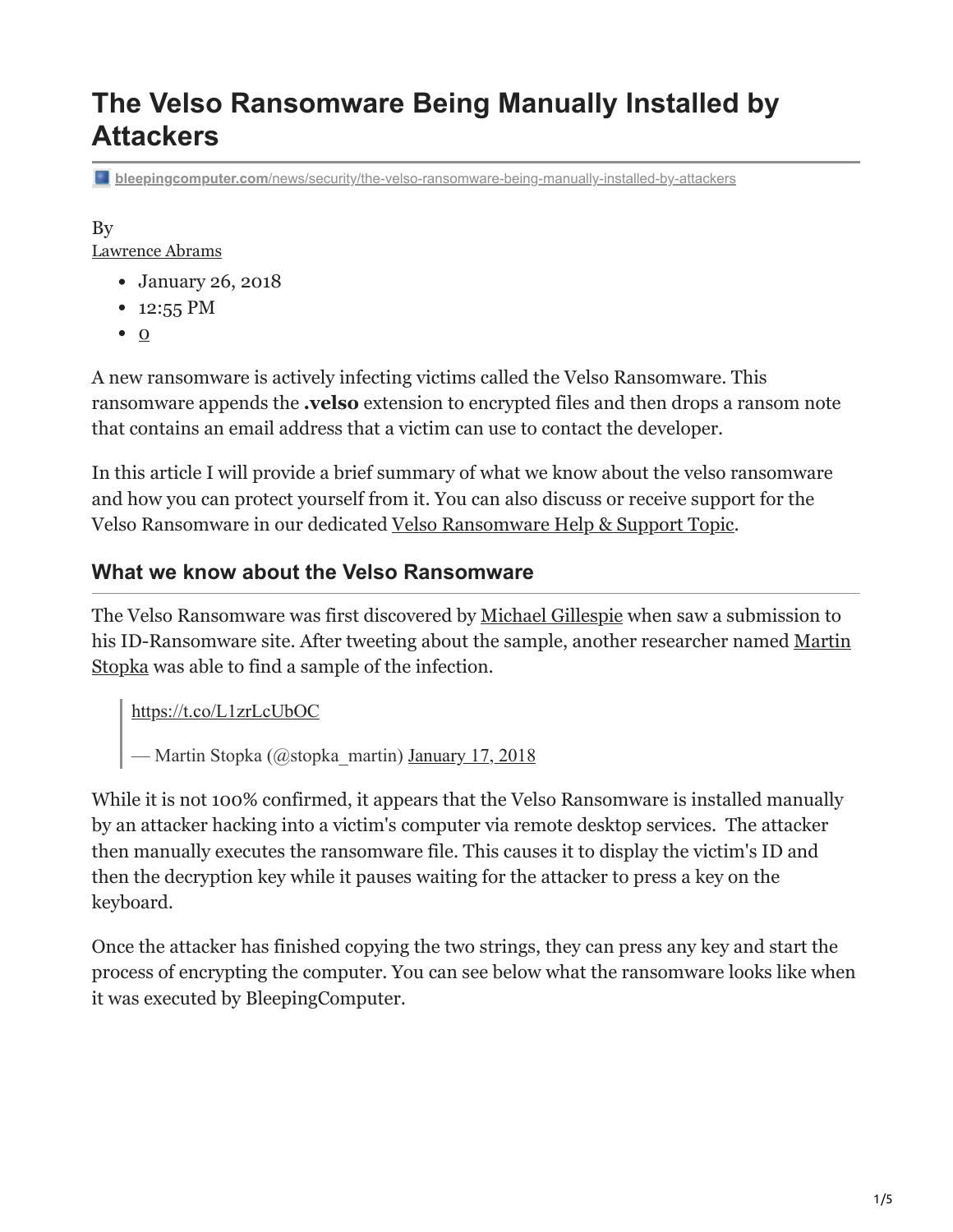

#### **Velso Ransomware**

When encrypting files, it will modify the filename by appending the .velso extension to the encrypted file's name. For example, a file named test.jpg would be encrypted and renamed to test.jpg.velso.

|                                  |                                 |             |                    |                                              |             | $\begin{array}{c c c c c} \hline \multicolumn{1}{c }{\mathbf{E}} & \multicolumn{1}{c }{\mathbf{X}} \end{array}$ |                          |
|----------------------------------|---------------------------------|-------------|--------------------|----------------------------------------------|-------------|-----------------------------------------------------------------------------------------------------------------|--------------------------|
| $\rightarrow$ test               |                                 |             |                    | Search test<br>$4 +$<br>$\blacktriangledown$ |             | ٩                                                                                                               |                          |
| Include in library<br>Organize - | Share with $\blacktriangledown$ | Slide show  | New folder         |                                              |             | E<br>一部<br>$\overline{\mathbf{v}}$                                                                              | 0                        |
| <b>P</b> Favorites               |                                 |             |                    |                                              |             |                                                                                                                 | ۸<br>$\mathbb{H}$        |
| <b>D</b> Libraries               |                                 |             |                    |                                              |             |                                                                                                                 |                          |
| <b>B</b> Homegroup               | 1.doc.velso                     | 1.jpg.velso | 1.png.velso        | 2.doc.velso                                  | 2.jpg.velso | 2.png.velso                                                                                                     |                          |
| D <sub>1</sub> Computer          |                                 | COM         | Ē.<br>G<br>UNITE H |                                              |             |                                                                                                                 |                          |
| <b>FL Network</b>                |                                 |             |                    |                                              |             |                                                                                                                 |                          |
|                                  | 3.doc.velso                     | 3.jpg.velso | 3.png.velso        | 4.doc.velso                                  | 4.jpg.velso | 4.png.velso                                                                                                     |                          |
|                                  |                                 |             |                    |                                              |             |                                                                                                                 |                          |
|                                  | 5.doc.velso                     | 5.jpg.velso | 5.png.velso        | 6.doc.velso                                  | 6.jpg.velso | 6.png.velso                                                                                                     | $\overline{\phantom{a}}$ |
| 151 items                        |                                 |             |                    |                                              |             |                                                                                                                 |                          |

**Folder of Encrypted Velso Files**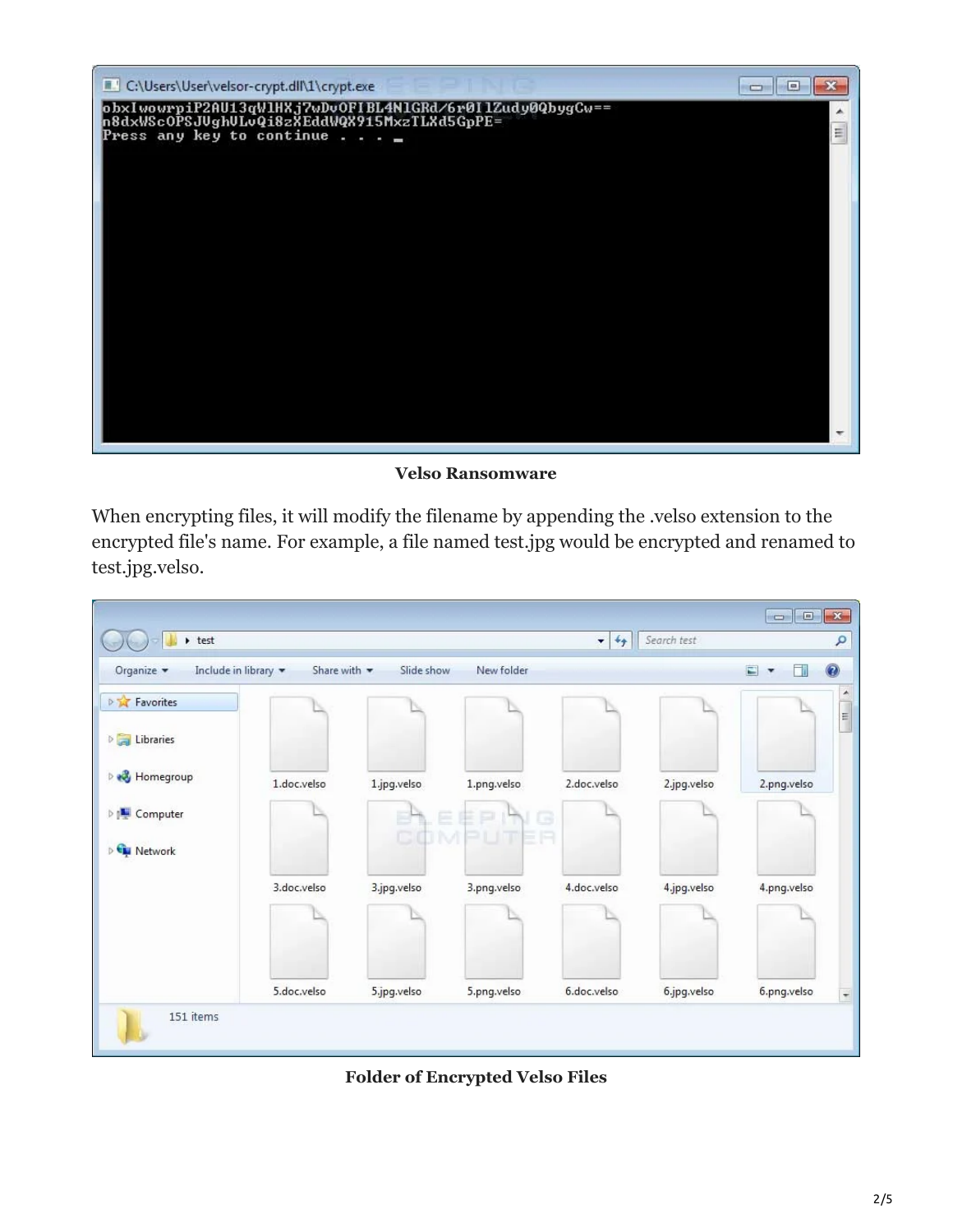A ransom note will also be created in every folder that a file is encrypted. This ransom note is named **get** my files.txt and contains an email address that a victim can contact for payment instructions and the victim's unique ID. The current email address is MerlinVelso@protonmail.com.



**Velso Ransom Note**

The get my\_files.txt will be copied in the Windows Startup folder so that it is automatically displayed when a user logs into the computer.

Unfortunately, at this time there are no known weaknesses that could allow a victim to recover their files for free.

### **How to protect yourself from the Velso Ransomware**

To protect yourself from the Velso Ransomware, it is particularly important that you do not have any computers running remote desktop services connected directly to the Internet. Instead place computers running remote desktop behind VPNs so that they are only accessible to those who have VPN accounts on your network.

In order to protect yourself from ransomware in general, it is important that you use good computing habits and security software. First and foremost, you should always have a reliable and tested backup of your data that can be restored in the case of an emergency, such as a ransomware attack.

You should also have security software that incorporates behavioral detections to combat ransomware and not just signature detections or heuristics. For example, Emsisoft Anti-[Malware and Malwarebytes Anti-Malware both contain behavioral detection that can pre](https://www.bleepingcomputer.com/download/emsisoft-anti-malware/)vent many, if not most, ransomware infections from encrypting a computer.

Last, but not least, make sure you practice the following security habits, which in many cases are the most important steps of all:

- Backup, Backup, Backup!
- Do not open attachments if you do not know who sent them.
- Do not open attachments until you confirm that the person actually sent you them,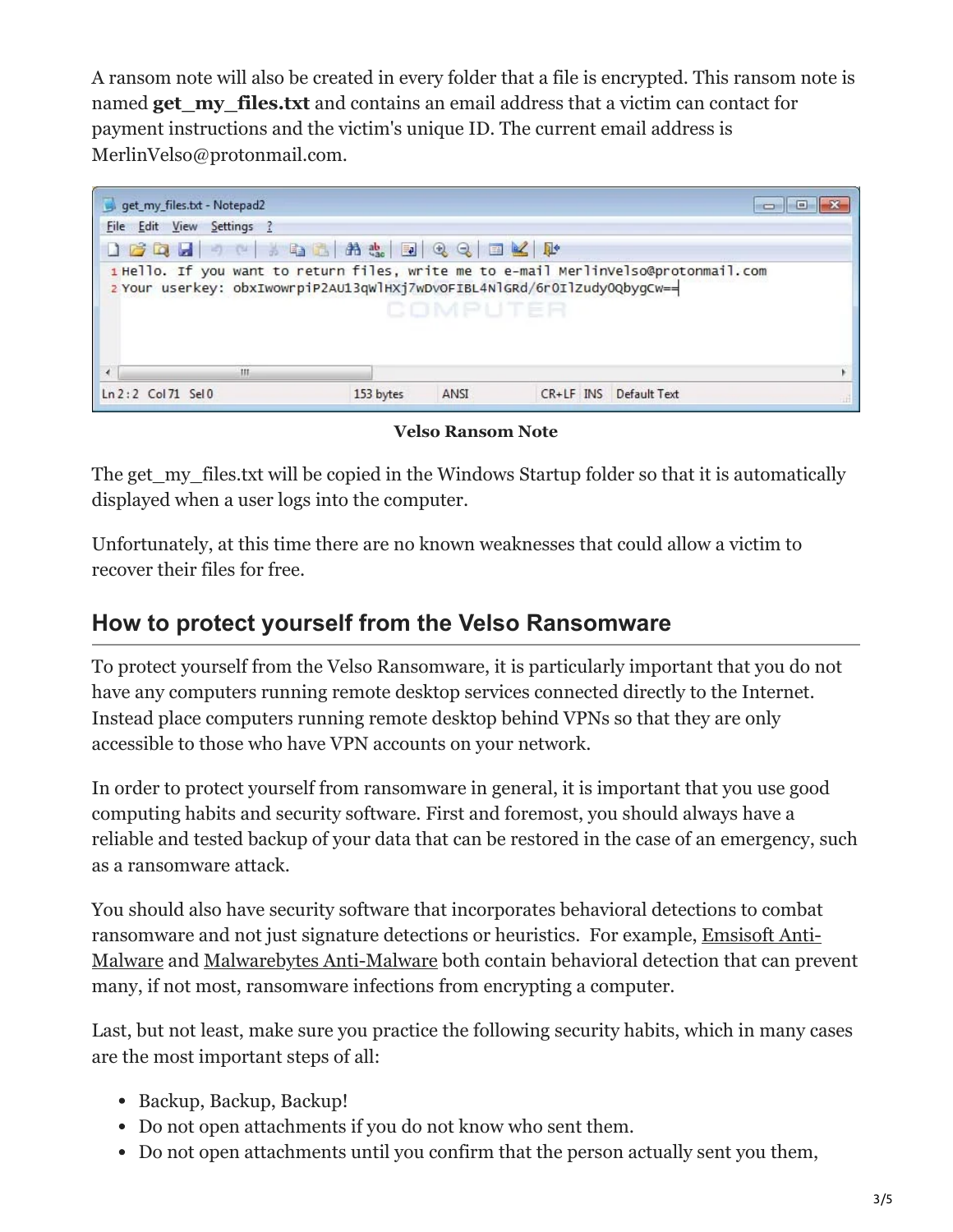- Scan attachments with tools like [VirusTotal.](https://www.virustotal.com/#/home/upload)
- Make sure all Windows updates are installed as soon as they come out! Also make sure you update all programs, especially Java, Flash, and Adobe Reader. Older programs contain security vulnerabilities that are commonly exploited by malware distributors. Therefore it is important to keep them updated.
- Make sure you use have some sort of security software installed that uses behavioral detections or white list technology. White listing can be a pain to train, but if your willing to stock with it, could have the biggest payoffs.
- Use hard passwords and never reuse the same password at multiple sites.

[For a complete guide on ransomware protection, you visit our How to Protect and Harden a](https://www.bleepingcomputer.com/news/security/how-to-protect-and-harden-a-computer-against-ransomware/) Computer against Ransomware article.

### **Related Articles:**

[New 'Cheers' Linux ransomware targets VMware ESXi servers](https://www.bleepingcomputer.com/news/security/new-cheers-linux-ransomware-targets-vmware-esxi-servers/)

[SpiceJet airline passengers stranded after ransomware attack](https://www.bleepingcomputer.com/news/security/spicejet-airline-passengers-stranded-after-ransomware-attack/)

[US Senate: Govt's ransomware fight hindered by limited reporting](https://www.bleepingcomputer.com/news/security/us-senate-govt-s-ransomware-fight-hindered-by-limited-reporting/)

[New RansomHouse group sets up extortion market, adds first victims](https://www.bleepingcomputer.com/news/security/new-ransomhouse-group-sets-up-extortion-market-adds-first-victims/)

[Ransomware attack exposes data of 500,000 Chicago students](https://www.bleepingcomputer.com/news/security/ransomware-attack-exposes-data-of-500-000-chicago-students/)

## **IOCs**

### **Server Hashes:**

SHA256: 4c8cf7ce3836edceb540edeccae97ef182331f6ed93e678d2e33105d01e809bf

### **Filenames associated with the Server Cryptomix Variant:**

get\_my\_files.txt

#### **Server Ransom Note Text:**

Hello. If you want to return files, write me to e-mail MerlinVelso@protonmail.com Your userkey: obxIwowrpiP2AU13qWlHXj7wDv0FIBL4NlGRd/6r0IlZudy0QbyqCw==

### **Emails Associated with the Server Ransomware:**

MerlinVelso@protonmail.com

[Lawrence Abrams](https://www.bleepingcomputer.com/author/lawrence-abrams/)